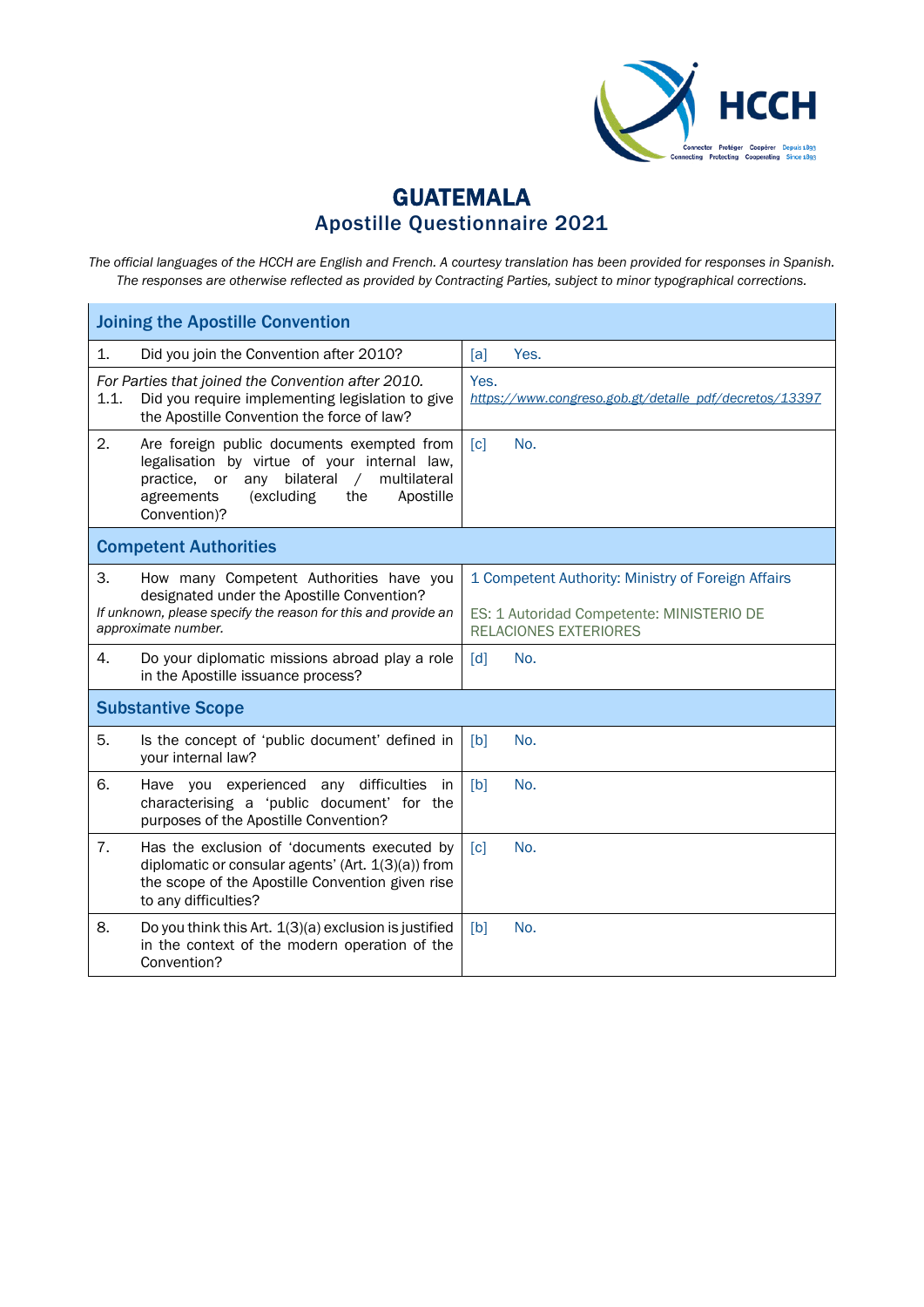| 9.                                       | Has the exclusion of 'administrative documents<br>dealing directly with commercial or customs<br>operations' (Art. 1(3)(b)) from the scope of the<br>Apostille<br>Convention given<br>rise<br>to<br>any<br>difficulties? | [a]<br>Yes, as the State of origin.<br>MANY TIMES SUCH DOCUMENTS ARE NOT APOSTILLATED<br>DUE TO CONFUSION REGARDING THE SUBJECT OF<br>INVOICES, TRADEMARK REGISTRATIONS, AMONG OTHER<br><b>ISSUES OF COMMERCIAL CHARACTER, FROM THIS</b><br>ACCOUNT DIPLOMATIC MISSIONS MUST CONTINUE THE<br>PROCESS OF TRADITIONAL LEGALIZATION PROCESS FOR<br>THE DOCUMENTS TO BE ADMISSIBLE IN THE COUNTRY. |                                                                                              |              |        |
|------------------------------------------|--------------------------------------------------------------------------------------------------------------------------------------------------------------------------------------------------------------------------|------------------------------------------------------------------------------------------------------------------------------------------------------------------------------------------------------------------------------------------------------------------------------------------------------------------------------------------------------------------------------------------------|----------------------------------------------------------------------------------------------|--------------|--------|
|                                          |                                                                                                                                                                                                                          | ES: MUCHAS VECES NO SE APOSTILLAN ESTE TIPO DE<br>DOCUMENTOS POR EXISTIR CONFUSIÓN EN CUANTO A<br>TEMA DE FACTUTAS, REGISTROS DE MARCAS, ENRRE<br>OTROS TEMAS DE CARACTER COMERCIAL, DE ESTA<br>CUENTA LAS MISIONES DIPLOMATICAS DEBEN CONTINUAR<br>EL PROCESO DE LEGALIZACIÓN TRADICIONAL PARA QUE<br>LOS DOCUMENTOS SEAN ADMISIBLES EN EL PAIS.                                              |                                                                                              |              |        |
| 9.1.                                     | For Parties that answered yes to Q9.<br>How has previous guidance on the interpretation                                                                                                                                  | ONLY THE SIGNATURES CERTIFYING THE DOCUMENTS<br>SHOULD CORRESPOND TO PUBLIC OFFICIALS TO GIVE                                                                                                                                                                                                                                                                                                  |                                                                                              |              |        |
|                                          | of the Art. 1(3)(b) exclusion assisted in resolving<br>these difficulties? (E.g. the 'extremely narrow'                                                                                                                  | CERTAINTY.                                                                                                                                                                                                                                                                                                                                                                                     |                                                                                              |              |        |
|                                          | construction referred to in C&R No 10 of the<br>2016 SC).                                                                                                                                                                | PÚBLICOS PARA DAR CERTEZA.                                                                                                                                                                                                                                                                                                                                                                     | ES: UNICAMENTE QUE LAS FIRMAS QUE CERTIFICACAN<br>LOS DOCUMENTOS CORRESPONDAN A FUCINONARIOS |              |        |
| 10.                                      | Do you think this Art. 1(3)(b) exclusion is justified<br>in the context of the modern operation of the<br>Convention?                                                                                                    | Yes.<br>[a]                                                                                                                                                                                                                                                                                                                                                                                    |                                                                                              |              |        |
| 11.                                      | Do you issue (outgoing) or accept (incoming)<br>Apostilles for any of the following categories of                                                                                                                        |                                                                                                                                                                                                                                                                                                                                                                                                |                                                                                              | <b>Issue</b> | Accept |
|                                          | document?                                                                                                                                                                                                                |                                                                                                                                                                                                                                                                                                                                                                                                | Certificates of origin                                                                       | X            | X      |
|                                          |                                                                                                                                                                                                                          |                                                                                                                                                                                                                                                                                                                                                                                                | Export licences                                                                              | $\mathsf{X}$ | X      |
|                                          |                                                                                                                                                                                                                          |                                                                                                                                                                                                                                                                                                                                                                                                | Import licences                                                                              | X            | X      |
|                                          |                                                                                                                                                                                                                          | Health and safety certificates<br>issued by the relevant<br>government authorities or<br>agencies                                                                                                                                                                                                                                                                                              |                                                                                              | X.           | X      |
|                                          |                                                                                                                                                                                                                          |                                                                                                                                                                                                                                                                                                                                                                                                | Certificates of products<br>registration                                                     | X            | X      |
|                                          |                                                                                                                                                                                                                          |                                                                                                                                                                                                                                                                                                                                                                                                | Certificates of conformity                                                                   | X            | X      |
|                                          |                                                                                                                                                                                                                          | (i.e. documents certifying that the                                                                                                                                                                                                                                                                                                                                                            | End user certificates<br>buyer is the end user of acquired<br>goods)                         | X            | X      |
|                                          |                                                                                                                                                                                                                          |                                                                                                                                                                                                                                                                                                                                                                                                | <b>Commercial invoices</b>                                                                   | $\mathsf{X}$ | X      |
|                                          | <b>Apostille Process</b>                                                                                                                                                                                                 |                                                                                                                                                                                                                                                                                                                                                                                                |                                                                                              |              |        |
| <b>Certification of Public Documents</b> |                                                                                                                                                                                                                          |                                                                                                                                                                                                                                                                                                                                                                                                |                                                                                              |              |        |
| 12.                                      | Do any of your public documents require some<br>other intermediate certification<br>before the<br>issuance of an Apostille?                                                                                              | Yes, an intermediate certification is required for<br>[a]<br>some categories of public documents.                                                                                                                                                                                                                                                                                              |                                                                                              |              |        |
|                                          | For Parties that answered yes to Q12.                                                                                                                                                                                    | Category of public<br>Why certification is required<br>document                                                                                                                                                                                                                                                                                                                                |                                                                                              |              |        |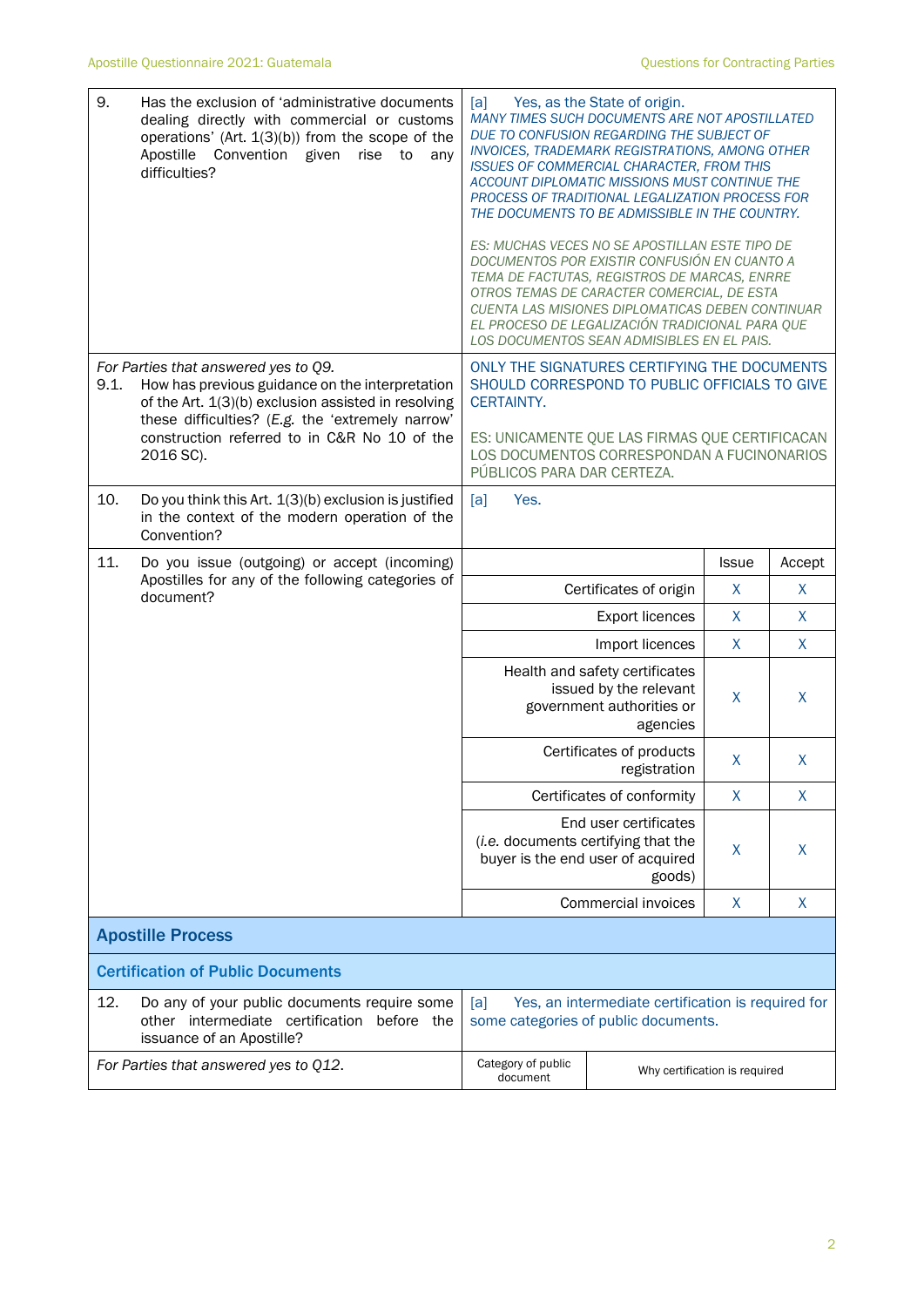| 12.1. What categories of public document require<br>intermediate certification and why? | NOTARIAL ACTS,<br><b>BETWEEN</b><br><b>LEGALISATION</b><br>OF COPIES AND<br><b>SIGNATURES</b><br>ES:<br><b>DOCUMENTOS</b><br>NOTARIALES,<br><b>ENTRE</b><br><b>LEGALIZACION DE</b><br><b>COPIAS Y FIRMAS</b>                     | FOR THE NOTARY REGISTRAR IN<br><b>GUATEMALA, GENERAL</b><br>PROTOCOLS ARCHIVE<br>ES: POR EL REGISTRO NOTARIAL EN<br>GUATEMALA, ARCHIVO GENERAL DE<br><b>PROTOCOLOS</b>                                                                                                                                                                            |   |  |
|-----------------------------------------------------------------------------------------|----------------------------------------------------------------------------------------------------------------------------------------------------------------------------------------------------------------------------------|---------------------------------------------------------------------------------------------------------------------------------------------------------------------------------------------------------------------------------------------------------------------------------------------------------------------------------------------------|---|--|
|                                                                                         | <b>SCHOOL AND</b><br><b>UNIVERSITY</b><br><b>EDUCATION</b><br><b>DOCUMENTS</b><br>ES:<br><b>DOCUMENTOS DE</b><br><b>EDUCACIÓN</b><br><b>ESCOLARY</b><br><b>UNIVERSITARIOS</b>                                                    | <b>REGISTERING EDUCATIONAL</b><br><b>INSTITUTIONS, MINISTRY OF</b><br>EDUCATION, FOR UNIVERSITY<br>RECORDS IS THE DUTY OF THE<br><b>ISSUING UNIVERSITY</b><br><b>ES: REGISTRO ENTIDADES</b><br>EDUCATIVAS, MINISTERIO DE<br>EDUCACIÓN, PARA DOCUMENTACIÓN<br>UNIVERSITARIA ES LA AUTORIDAD<br><b>CORRESPONDIENTE DE LA</b><br>UNIVERSIDAD EMISORA |   |  |
|                                                                                         | BIRTH, DEATH,<br>MARRIAGE,<br><b>SINGLE-STATUS</b><br><b>AND</b><br><b>IDENTIFICATION</b><br><b>CERTIFICATES</b><br><b>ES: CETIFICADOS</b><br>DE NACIMIENTO,<br>DEFUNCIÓN,<br>MATRIMONIO,<br>SOLTERIA,<br><b>INDENTIFICACIÓN</b> | NATIONAL REGISTRY OF PERSONS,<br><b>COMPETENT AUTHORITY</b><br>ES: REGISTRO NACIONAL DE LAS<br>PERSONAS AUTORIDAD COMPETENTE                                                                                                                                                                                                                      |   |  |
|                                                                                         | <b>IMPORT AND</b><br><b>EXPORT</b><br><b>CERTIFICATES</b><br>ES:<br><b>CERTIFICADOS DE</b><br>IMPORTACIÓN,<br><b>EXPORTACIÓN</b>                                                                                                 | HEALTH RECORDS, MINISTRY OF<br><b>HEALTH, MINISTRY OF</b><br><b>AGRICULTURE</b><br>ES: REGISTROS SANITARIOS,<br>MINISTERIO DE SALUD, MINISTERIO DE<br>AGRICULTURA                                                                                                                                                                                 |   |  |
|                                                                                         | <b>CRIMINAL AND</b><br><b>POLICE</b><br>RECORDS,<br><b>AMONG OTHER</b><br><b>ACTIVITIES</b><br>ES:<br><b>ANTEDEDENTES</b><br>PENALES,<br>POLICIALES,<br><b>ENTRE OTRAS</b><br><b>ACTIVID</b>                                     | <b>JUDICIAL AND POLICE AUTHORITY</b><br>ES: AUTORIDAD JUDICIAL Y DE POLICIA                                                                                                                                                                                                                                                                       |   |  |
| <b>Requesting an Apostille (Outgoing)</b>                                               |                                                                                                                                                                                                                                  |                                                                                                                                                                                                                                                                                                                                                   |   |  |
| 13.<br>How can an Apostille be requested?                                               | [a]<br>In person.                                                                                                                                                                                                                |                                                                                                                                                                                                                                                                                                                                                   |   |  |
|                                                                                         | [b]<br>By post.                                                                                                                                                                                                                  |                                                                                                                                                                                                                                                                                                                                                   |   |  |
|                                                                                         | By email.<br>[c]                                                                                                                                                                                                                 |                                                                                                                                                                                                                                                                                                                                                   |   |  |
|                                                                                         | Through a website.<br>[d]                                                                                                                                                                                                        |                                                                                                                                                                                                                                                                                                                                                   | X |  |
|                                                                                         | Other.<br>[e]                                                                                                                                                                                                                    |                                                                                                                                                                                                                                                                                                                                                   |   |  |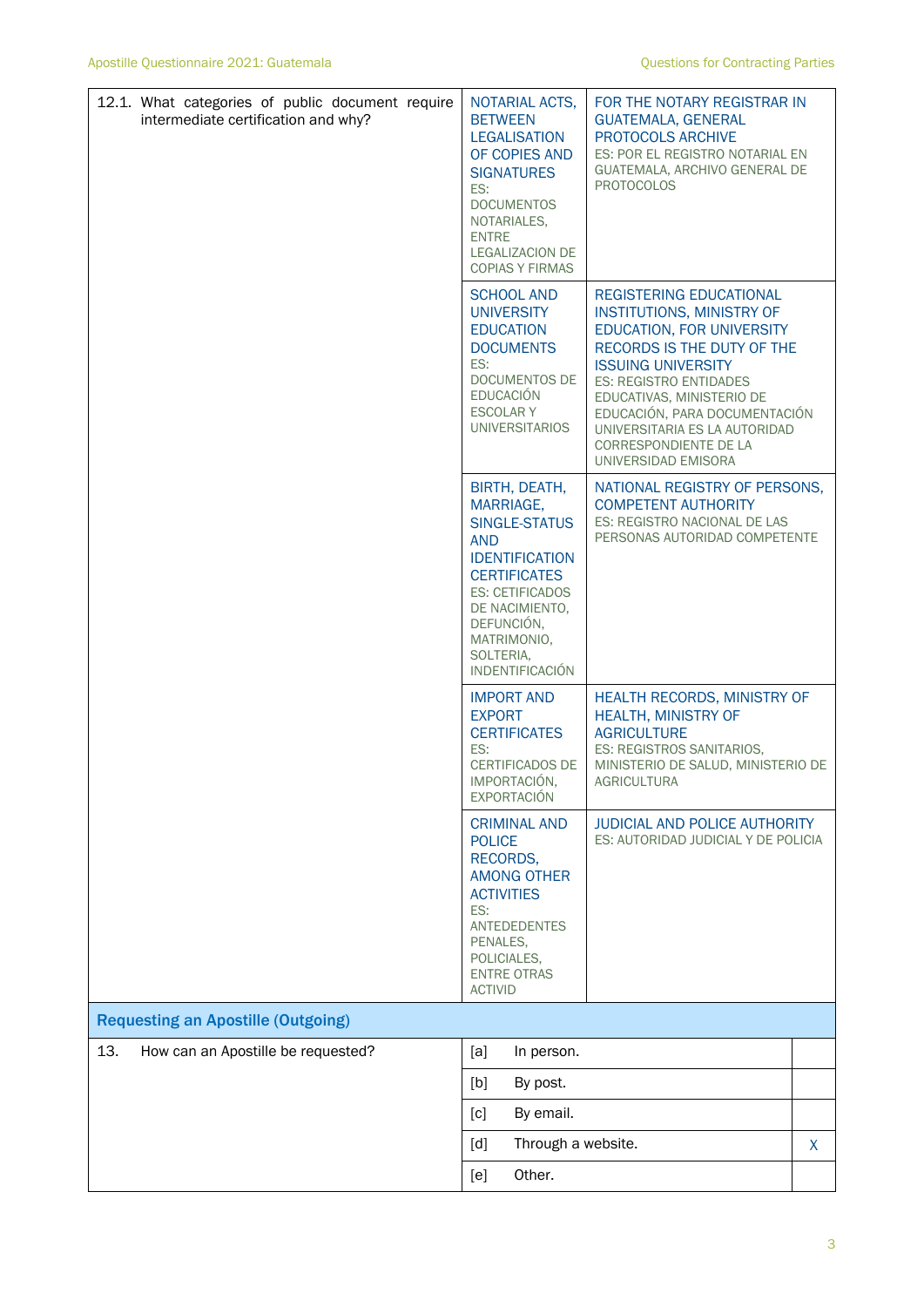| 14. | When issuing an Apostille, do you enquire about<br>the State of destination?                                                                                                                                                               | [a]                                                                                                                                                                                                                                                                                                   | Yes, in the application form.                                                                                              |                      |         |
|-----|--------------------------------------------------------------------------------------------------------------------------------------------------------------------------------------------------------------------------------------------|-------------------------------------------------------------------------------------------------------------------------------------------------------------------------------------------------------------------------------------------------------------------------------------------------------|----------------------------------------------------------------------------------------------------------------------------|----------------------|---------|
| 15. | How long does it take for an Apostille to be<br>issued?                                                                                                                                                                                    | In-person request<br>(paper Apostille)                                                                                                                                                                                                                                                                | Other requests<br>(from the time of<br>receipt) (paper<br>Apostille)                                                       | e-Apostille requests |         |
|     |                                                                                                                                                                                                                                            |                                                                                                                                                                                                                                                                                                       |                                                                                                                            | On the same<br>day   |         |
| 16. | Does your Competent Authority impose a fee for<br>issuing an Apostille?                                                                                                                                                                    | Yes, a single price for all Apostilles.<br>[a]<br>ONLY THE CORRESPONDING TAX OF Q.10.00 IN NATIONAL<br><b>CURRENCY</b><br>DECREE 37-92 OF THE CONGRESS OF THE REPUBLIC.<br>ES: UNICAMENTE EL IMPUESTO CORRESPONDIENTE DE<br>Q.10.00 EN MONEDA NACIONAL<br>DECRETO 37-92 DEL CONGRESO DE LA REPÚBLICA. |                                                                                                                            |                      |         |
|     | <b>Issuing an Apostille (Outgoing)</b>                                                                                                                                                                                                     |                                                                                                                                                                                                                                                                                                       |                                                                                                                            |                      |         |
| 17. | How is the origin of a public document verified<br>for the purpose of issuing an Apostille (i.e.<br>verification of the authenticity of the signature,<br>the capacity of the signer, and the identity of the<br>seal / stamp (Art. 5(2))? | [a]<br>[iii]<br>seals / stamps.                                                                                                                                                                                                                                                                       | Single Competent Authority.<br>An electronic database of sample signatures /                                               |                      |         |
| 18. | How does a Competent Authority address<br>situations where it is unable to verify the origin<br>of the public document?                                                                                                                    | The Competent Authority will contact the issuing<br>[b]<br>authority to confirm authenticity but will not issue the<br>Apostille until the new signature, stamp or seal is added<br>to the database.                                                                                                  |                                                                                                                            |                      |         |
| 19. | In what language(s) are the 10 standard items<br>of your Apostilles available?                                                                                                                                                             | $\lceil c \rceil$<br>In three languages.<br>SPANISH, ENGLISH AND FRENCH<br>ES: ESPAÑOL, INGLES Y FRANCES                                                                                                                                                                                              |                                                                                                                            |                      |         |
| 20. | In what language(s) are the blank fields of your<br>Apostilles filled in?                                                                                                                                                                  | [a]<br>In one language.<br><b>SPANISH</b><br>ES: ESPAÑOL                                                                                                                                                                                                                                              |                                                                                                                            |                      |         |
| 21. | How are the blank fields of your Apostilles filled<br>in?                                                                                                                                                                                  | [b]<br>Using computer software.<br>PREDERTEMINED IN THE SYSTEM, e-APP WHICH ARE<br>LINKED TO THE ISSUING AUTHORITY, THE SIGNING OFFICIAL,<br>TYPE OF DOCUMENT, ETC.                                                                                                                                   |                                                                                                                            |                      |         |
|     |                                                                                                                                                                                                                                            | ES: PREDERTEMINADOS EN EL SISTEMA, e-APP LOS CUALES<br>SE VINCULAN AL LA AUTORIDAD EMISORA, EL FUNCIONARIO<br>FIRMANTE, TIPO DE DOCUMENTO, ETC.                                                                                                                                                       |                                                                                                                            |                      |         |
|     | <b>Apostille Registers</b>                                                                                                                                                                                                                 |                                                                                                                                                                                                                                                                                                       |                                                                                                                            |                      |         |
| 22. | How is your Apostille register, required by<br>Article 7, maintained?                                                                                                                                                                      | [a]<br>$\left[\text{iii}\right]$                                                                                                                                                                                                                                                                      | Single Competent Authority.<br>Electronic form, not publicly accessible online.                                            |                      |         |
| 23. | What particulars are contained in your Apostille<br>register?                                                                                                                                                                              | [a]<br>(required).                                                                                                                                                                                                                                                                                    | Number and date of the Apostille                                                                                           |                      | $\sf X$ |
|     |                                                                                                                                                                                                                                            | [b]<br>(required).                                                                                                                                                                                                                                                                                    | Name and capacity of the person signing<br>the document and $/$ or the name of<br>authority whose seal or stamp is affixed |                      | X       |
|     |                                                                                                                                                                                                                                            | $\lceil c \rceil$<br>document.                                                                                                                                                                                                                                                                        | Name and / or type of underlying                                                                                           |                      | X       |
|     |                                                                                                                                                                                                                                            | $\lceil d \rceil$<br>document.                                                                                                                                                                                                                                                                        | Description of the contents of underlying                                                                                  |                      | X       |
|     |                                                                                                                                                                                                                                            | [e]                                                                                                                                                                                                                                                                                                   | Name of the applicant.                                                                                                     |                      | X       |
|     |                                                                                                                                                                                                                                            | State of destination.<br>$[f]$                                                                                                                                                                                                                                                                        |                                                                                                                            |                      | X.      |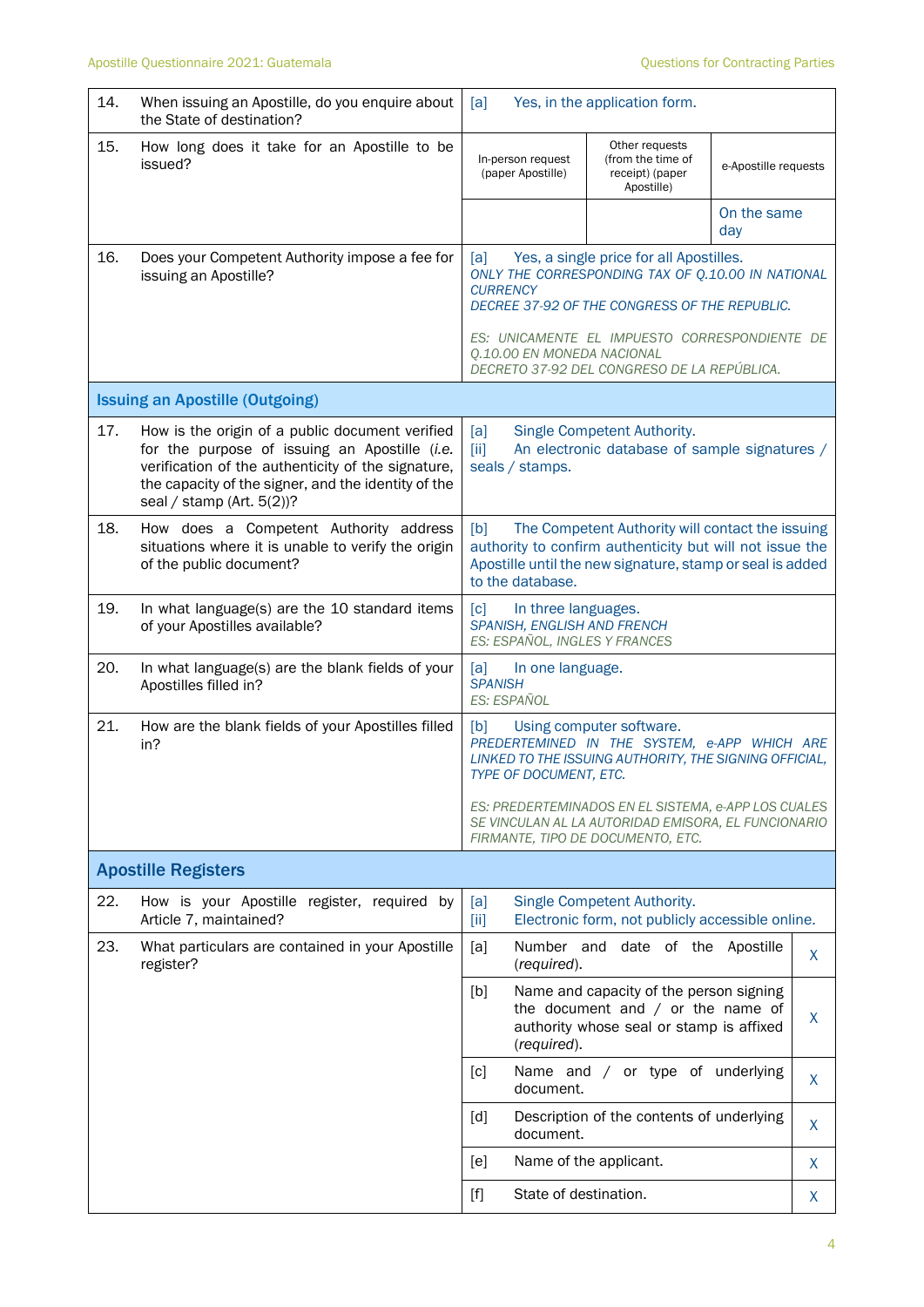|                                                                                                                                                         |                                                                                                                                                                               | [g]                                                                                                                            | Copy of the Apostille.                                                                                                    | X |  |
|---------------------------------------------------------------------------------------------------------------------------------------------------------|-------------------------------------------------------------------------------------------------------------------------------------------------------------------------------|--------------------------------------------------------------------------------------------------------------------------------|---------------------------------------------------------------------------------------------------------------------------|---|--|
|                                                                                                                                                         |                                                                                                                                                                               | [h]                                                                                                                            | Copy of the underlying document.                                                                                          | X |  |
|                                                                                                                                                         |                                                                                                                                                                               | $[1]$                                                                                                                          | Other.                                                                                                                    |   |  |
| 24.                                                                                                                                                     | Is there a limit to how long records can be<br>retained on the Apostille register?                                                                                            | [d]                                                                                                                            | No.                                                                                                                       |   |  |
| 25.                                                                                                                                                     | If your register is not publicly accessible, how<br>frequently do your Competent Authorities<br>receive requests to verify an Apostille they have<br>issued in the register?  | [g]                                                                                                                            | Not applicable, register is publicly accessible.                                                                          |   |  |
|                                                                                                                                                         | <b>Technology &amp; the e-APP</b>                                                                                                                                             |                                                                                                                                |                                                                                                                           |   |  |
| 26.<br>Under your internal law, do you recognise<br>electronic / digital signatures as functionally<br>equivalent to handwritten signatures (i.e. can a |                                                                                                                                                                               | [a]<br>Yes.<br>https://www.minfin.gob.gt/images/archivos/leyes/tesoreri<br>a/Decretos/DECRETO%2047-2008.pdf                    |                                                                                                                           |   |  |
|                                                                                                                                                         | public document be signed electronically)?                                                                                                                                    | https://www.minfin.gob.gt/images/archivos/leyes/tesoreri<br>a/Acuerdos%20Gubernativos/ACUERDO%20GUBERNATIVO<br>%20135-2009.pdf |                                                                                                                           |   |  |
|                                                                                                                                                         |                                                                                                                                                                               |                                                                                                                                | https://www.minfin.gob.gt/images/archivos/leyes/tesoreri<br>a/Decretos/DECRETO%2047-2008.pdf                              |   |  |
| 27.                                                                                                                                                     | Under your internal law, are public documents<br>executed, or able to be executed, in electronic<br>form (whether or not they are to be used abroad<br>under the Convention)? | [a]                                                                                                                            | Yes.                                                                                                                      |   |  |
| For Parties that answered yes to Q27.<br>27.1. What categories of public documents are                                                                  |                                                                                                                                                                               | [a]                                                                                                                            | All public documents.                                                                                                     | X |  |
|                                                                                                                                                         | executed, or able to be executed, in electronic<br>form (whether or not they are to be used abroad<br>under the Convention)?                                                  | [b]                                                                                                                            | Civil status documents (e.g. birth, death<br>marriage<br>certificates)<br>and<br>and<br>certificates of non-impediment.   | X |  |
|                                                                                                                                                         |                                                                                                                                                                               | [c]                                                                                                                            | Other<br>administrative<br>documents<br>(including decisions from administrative<br>tribunals or decision-making bodies). | X |  |
|                                                                                                                                                         |                                                                                                                                                                               | $\lceil d \rceil$                                                                                                              | Extracts from commercial registers and<br>other registers.                                                                | Χ |  |
|                                                                                                                                                         |                                                                                                                                                                               | [e]                                                                                                                            | Notarial authentications of signatures.                                                                                   | X |  |
|                                                                                                                                                         |                                                                                                                                                                               | $[f]$                                                                                                                          | Other notarial acts.                                                                                                      | X |  |
|                                                                                                                                                         |                                                                                                                                                                               | [g]                                                                                                                            | Diplomas<br>other<br>education<br>and<br>documents.                                                                       | X |  |
|                                                                                                                                                         |                                                                                                                                                                               | [h]                                                                                                                            | Court documents, including judgments.                                                                                     | X |  |
|                                                                                                                                                         |                                                                                                                                                                               | $[1]$                                                                                                                          | Patents or other documents pertaining to<br>intellectual property rights.                                                 | X |  |
|                                                                                                                                                         |                                                                                                                                                                               | [j]                                                                                                                            | Documents relating to adoptions.                                                                                          |   |  |
|                                                                                                                                                         |                                                                                                                                                                               | [k]                                                                                                                            | Translations.                                                                                                             | X |  |
|                                                                                                                                                         |                                                                                                                                                                               | $[1]$                                                                                                                          | Medical or health certificates.                                                                                           | X |  |
|                                                                                                                                                         |                                                                                                                                                                               | [m]                                                                                                                            | Criminal records.                                                                                                         | X |  |
|                                                                                                                                                         |                                                                                                                                                                               | [n]                                                                                                                            | Import or export licences.                                                                                                | X |  |
|                                                                                                                                                         |                                                                                                                                                                               | [0]                                                                                                                            | Certificates of origin.                                                                                                   | X |  |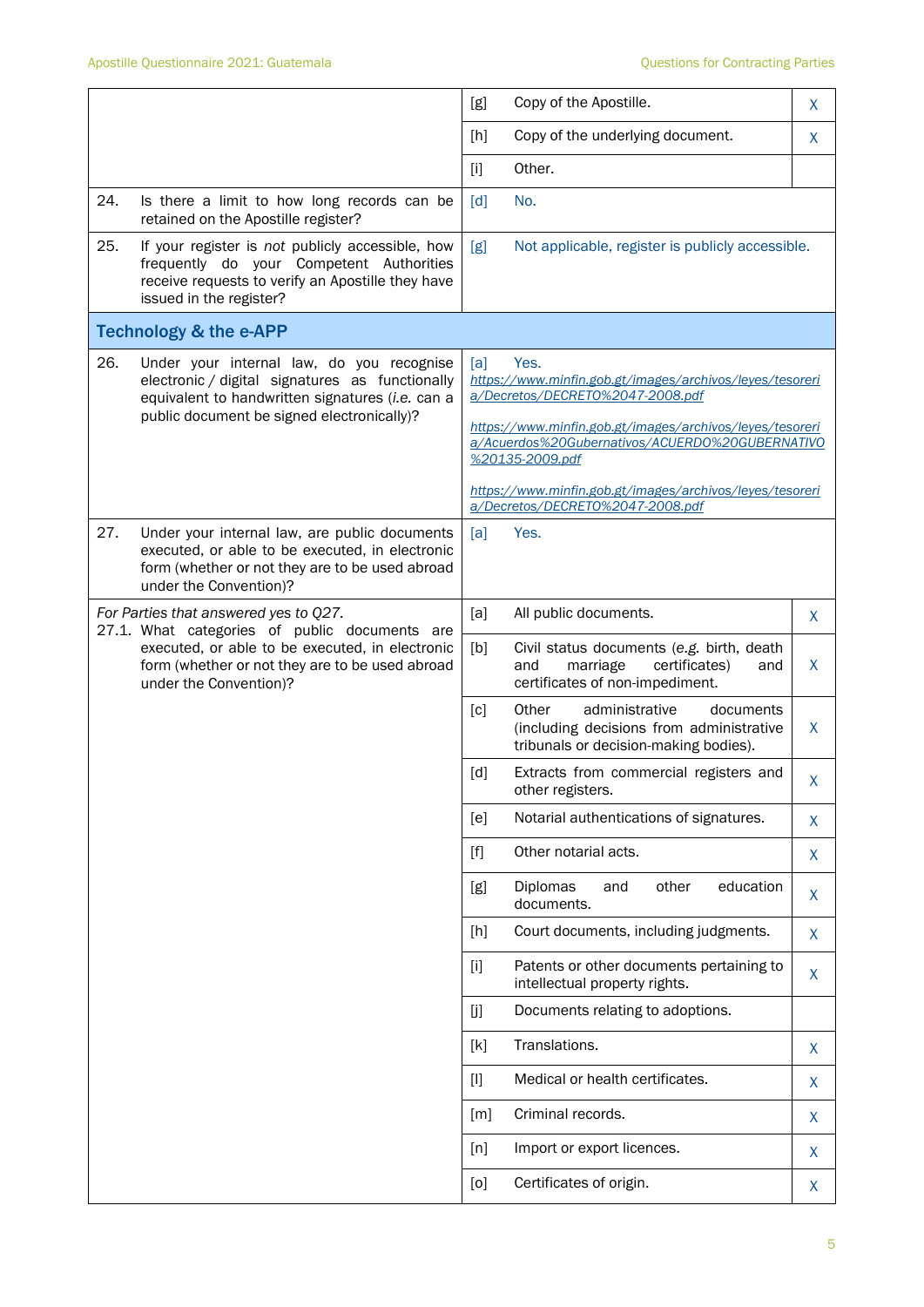|                                                                                                                                                                                                                             | Certificates of conformity.<br>[p]                                                                                                                                                                                                                                                                                                                                                                                                                                                            | X            |
|-----------------------------------------------------------------------------------------------------------------------------------------------------------------------------------------------------------------------------|-----------------------------------------------------------------------------------------------------------------------------------------------------------------------------------------------------------------------------------------------------------------------------------------------------------------------------------------------------------------------------------------------------------------------------------------------------------------------------------------------|--------------|
|                                                                                                                                                                                                                             | Other.<br>[q]                                                                                                                                                                                                                                                                                                                                                                                                                                                                                 |              |
| For Parties that answered yes to Q27.<br>27.2. Approximately what percentage of your public<br>documents are originally executed in electronic<br>form (whether or not they are to be used abroad<br>under the Convention)? | BETWEEN 600 AND 800 DOCUMENTS PER DAY.<br>ES: ENTRE 600 Y 800 DOCUMENTOS POR DIA.                                                                                                                                                                                                                                                                                                                                                                                                             |              |
| 28.<br>Do you issue e-Apostilles?                                                                                                                                                                                           | Yes.<br>[a]                                                                                                                                                                                                                                                                                                                                                                                                                                                                                   |              |
| For Parties that answered yes to Q28.<br>28.3. Under your internal law, which of the following<br>do you consider public documents for the<br>purpose of issuing e-Apostilles?                                              | [a]<br>Electronic public documents.<br>[b]<br>Paper public documents that have<br>scanned by a public official.<br>[c]<br>Paper public documents that have<br>scanned by applicants.                                                                                                                                                                                                                                                                                                          | been<br>been |
| For Parties that answered yes to Q28.<br>28.4. How is an e-Apostille signed (i.e. what technology<br>apply an electronic / digital<br>used<br>to<br>is<br>signature)?                                                       | Other.<br>[c]<br>To SIGN AN e-Apostille there are a number of important<br>factors, among these the Certification of an Entity of<br><b>Certification Service Providers</b><br>(https://www.ccg.com.gt/web-ccg/) registered in<br>(https://www.rpsc.gob.gt/); in addition to the<br>Superintendency of Tax Administration<br>(https://portal.sat.gob.gt/portal/) with this information as<br>competent authority we issue and electronically sign the<br>Apostilles.                          |              |
|                                                                                                                                                                                                                             | ES: PARA FIRMAR UNA e-Apostilla existe una serie de<br>factores importantes entre estos la Certificación de una<br>Entidad de Prestadores de Servicios de Certificación<br>(https://www.ccg.com.gt/web-ccg/) la cual se encuentra<br>registrada en (https://www.rpsc.gob.gt/); además de la<br>Superintendencia de Administración Tributaria<br>(https://portal.sat.gob.gt/portal/) con esta información<br>como Autoridad Competente emitimos y firmamos<br>electrónicamente las apostillas. |              |
| For Parties that answered yes to Q28.<br>28.5. How is an e-Apostille affixed to / associated with<br>the underlying public document to ensure it is<br>not tampered with?                                                   | THE APOSTILLE AND THE DOCUMENT ARE ASSOCIATED<br>WITH THE CORRESPONDING ELECTRONIC RECORD,<br>BOTH OF WHICH CAN BE DISPLAYED AT THE TIME OF<br>VERIFICATION SO THAT THERE IS NO MANIPULATION.<br>ES: LA APOSTILLA Y EL DOCUMENTO VAN ASOCIADOS<br>AL REGISTRO ELECTRONICO QUE CORRESPONDE,<br>AMBOS SE PUEDEN VISUALIZAR AL MOMENTO DE LA                                                                                                                                                     |              |
|                                                                                                                                                                                                                             | VERIFICACIÓN PARA QUE NO HAYA MANIPULACIÓN.                                                                                                                                                                                                                                                                                                                                                                                                                                                   |              |
| For Parties that answered yes to Q28.<br>28.6. Once issued, how is the e-Apostille transmitted<br>to the applicant?                                                                                                         | Electronic transmission via online platform<br>[c]<br>administered by the government.                                                                                                                                                                                                                                                                                                                                                                                                         |              |
| 29.<br>Are your authorities<br>equipped to accept<br>incoming e-Apostilles?                                                                                                                                                 | Yes, all e-Apostilles can be processed.<br>[a]                                                                                                                                                                                                                                                                                                                                                                                                                                                |              |
| 30.<br>Do you maintain an e-Register?                                                                                                                                                                                       | Yes.<br>[a]                                                                                                                                                                                                                                                                                                                                                                                                                                                                                   |              |
| For Parties that answered yes to Q30.<br>30.2. What technology is used to maintain your<br>e-Register?                                                                                                                      | A government-built platform.<br>[a]                                                                                                                                                                                                                                                                                                                                                                                                                                                           |              |
| 31.<br>Have you been in contact with other Competent<br>Authorities that operate an e-APP component<br>and exchanged information and / or relevant<br>experience?                                                           | [b]<br>No.                                                                                                                                                                                                                                                                                                                                                                                                                                                                                    |              |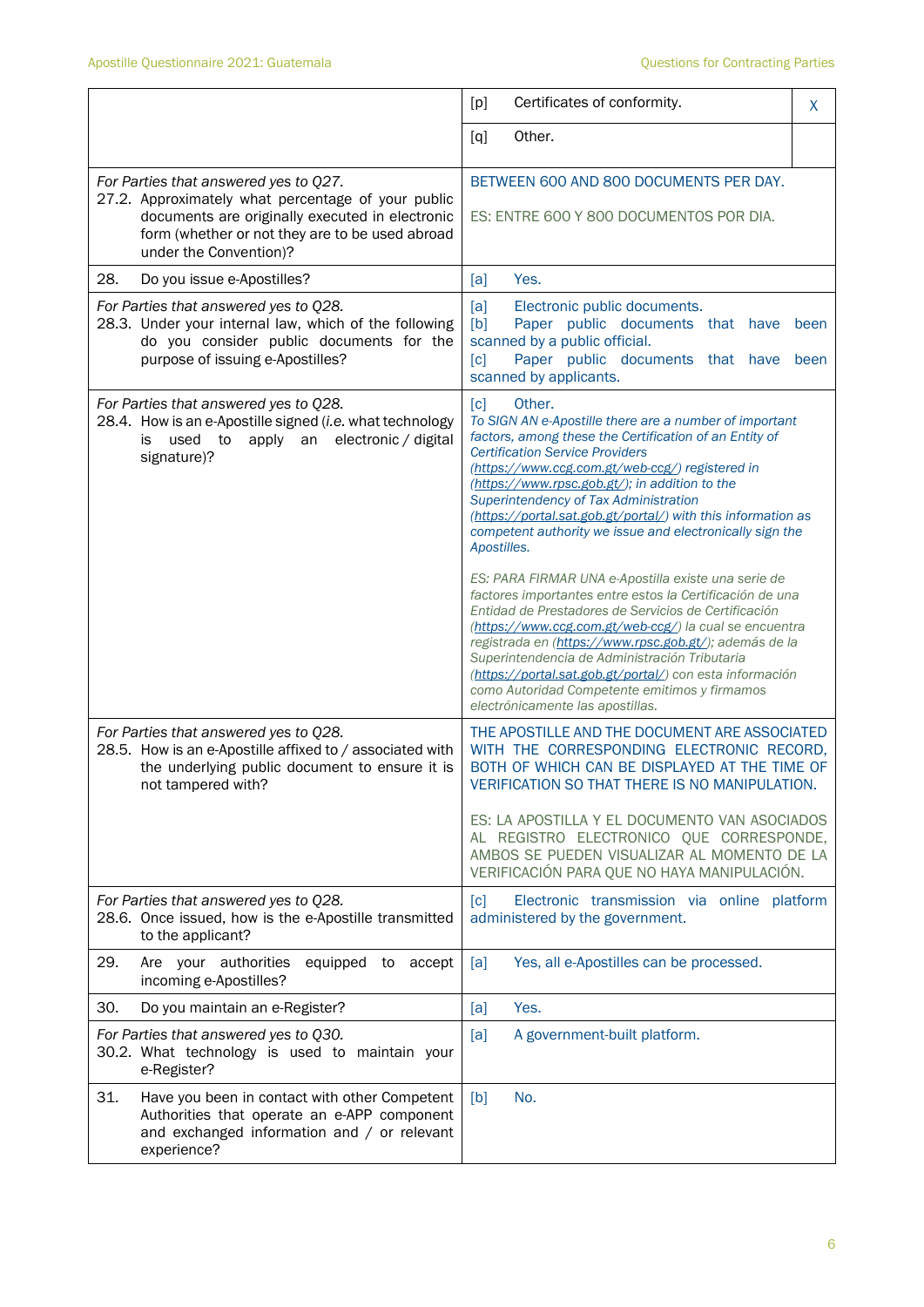|     | <b>Issues with Apostilles</b>                                                                                                                            |       |                                                                                                     |   |
|-----|----------------------------------------------------------------------------------------------------------------------------------------------------------|-------|-----------------------------------------------------------------------------------------------------|---|
| 32. | Has an Apostille <i>issued</i> by your Competent<br>Authority ever been refused by the authorities of<br>another Contracting Party on the following      | [a]   | Form requirements (e.g. square-shaped,<br>sides of at least nine centimetres, border,<br>ink, etc). |   |
|     | grounds:                                                                                                                                                 | [b]   | The manner in which the Apostille was<br>affixed / attached to the underlying<br>document.          |   |
|     |                                                                                                                                                          | [c]   | The Apostille was not signed.                                                                       |   |
|     |                                                                                                                                                          | [d]   | One<br>0f<br>the<br>standard<br>or<br>more<br>informational items were not filled in.               |   |
|     |                                                                                                                                                          | [e]   | The Apostille was in electronic form (an<br>e-Apostille).                                           |   |
|     |                                                                                                                                                          | $[f]$ | The underlying public document was in<br>electronic form.                                           |   |
|     |                                                                                                                                                          | [g]   | The underlying public document had<br>expired / was not issued within a certain<br>timeframe.       |   |
|     |                                                                                                                                                          | [h]   | The underlying document was not a<br>public document under the law of the<br>destination.           |   |
|     |                                                                                                                                                          | $[1]$ | Other.                                                                                              |   |
|     |                                                                                                                                                          | [j]   | Unknown.                                                                                            |   |
|     |                                                                                                                                                          | [k]   | No / Not applicable.                                                                                | X |
| 33. | Has your Competent Authority ever been<br>requested by external Competent Authorities to<br>certify or confirm your procedure for issuing<br>Apostilles? | [b]   | No.                                                                                                 |   |
| 34. | Has an Apostille <i>received</i> by your authorities<br>ever been refused on the following grounds:                                                      | [a]   | The issuing State was not a Contracting<br>Party to the Apostille Convention.                       |   |
|     |                                                                                                                                                          | [b]   | Form requirements (e.g. square-shaped,<br>sides of at least nine centimetres, border,<br>ink, etc). |   |
|     |                                                                                                                                                          | [c]   | The manner in which the Apostille was<br>affixed / attached to the underlying<br>document.          |   |
|     |                                                                                                                                                          | [d]   | The Apostille was not signed.                                                                       |   |
|     |                                                                                                                                                          | [e]   | One<br>of<br>the<br>standard<br>or<br>more<br>informational items were not filled in.               |   |
|     |                                                                                                                                                          |       | The Apostille was in electronic form (an<br>e-Apostille).                                           |   |
|     |                                                                                                                                                          | [g]   | The underlying public document was in<br>electronic form.                                           |   |